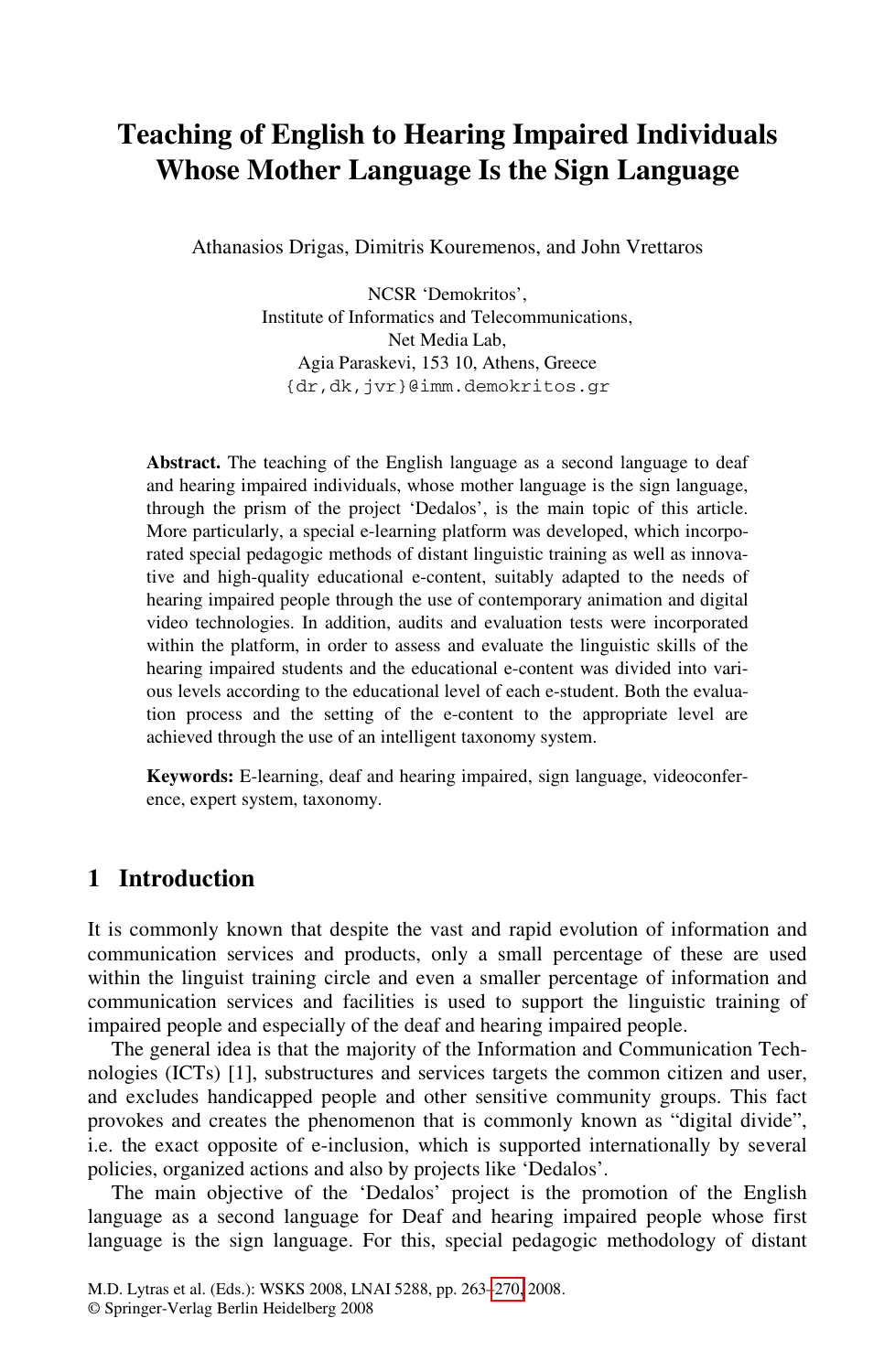linguistic training was designed and used as well as innovative educational e-content, suitably adapted to this special group of people. The whole process includes audits and evaluation of the linguistic skills of the e-students. The educational e-content has been designed to be divided into different levels according to the knowledge of the student. The system has been designed to evaluate the student and set the pedagogic material at the corresponding level using an intelligent taxonomy system. Particular emphasis was given to the quality and innovation of the educational material of selfpaced learning where new animation and digital video technologies were extensively used into the Sign Language of each partner [2], [3], [4], [5], [6].

An important element of the project was the promotion of equality of the deaf and hearing impaired people through their participation in the European Community. Nowadays, the English Language as a second language constitutes an important resource and asset in the professional field, for all individuals. It is a common ascertainment that the deaf and hearing impaired people face adaptation problems in their social activities, especially in the European countries, where English is used as the main communication language. In addition, the ICT sector uses mainly the English language and the vast majority of information on the Internet is in English, while the terminology used in the economy and electronic trade sector requires the knowledge of English.

## **2 The Characteristics of GSL (Greek Sign Language)**

The Greek Sign Language (GSL) is a natural visual language used by the members of the Greek Deaf Community, which counts several thousands of native and non-native signers [7], [8]. It is used widely in the Greek deaf community and the estimation for GSL users is about 40,600 (1986 surveys of Gallaudet University). There is also a large number of hearing non-native signers of GSL, mainly students of GSL and families of deaf people [9], [10]. The recent increase of mainstreamed deaf students in education, as well as the population of deaf students scattered in other institutions, minor town units for the deaf and private tuition may well double the total number of secondary and potential Sign language users [11], [12]. Official settings where GSL is being used include eleven deaf clubs in Greek urban centers and a total of fourteen deaf primary, secondary and tertiary educational settings [13], [14], [15].

# **3 Presentation of the 'Dedalos' Project**

The basic objective of the 'Dedalos' project is to support the equal rights of deaf people for their access and real participation in professional training [16]. Moreover, the main aim of the project is the promotion of the English language as a second language for the deaf and hearing impaired individuals through distant linguistic training using innovative educational material (e-content) suitably adapted to the needs of this special group of people. In the present Leonardo Da Vinci 'Dedalos' project the following steps were followed:

a) Development of an e-learning environment for the deaf and hearing impaired people, adapted to their special needs via their sign language. The environment has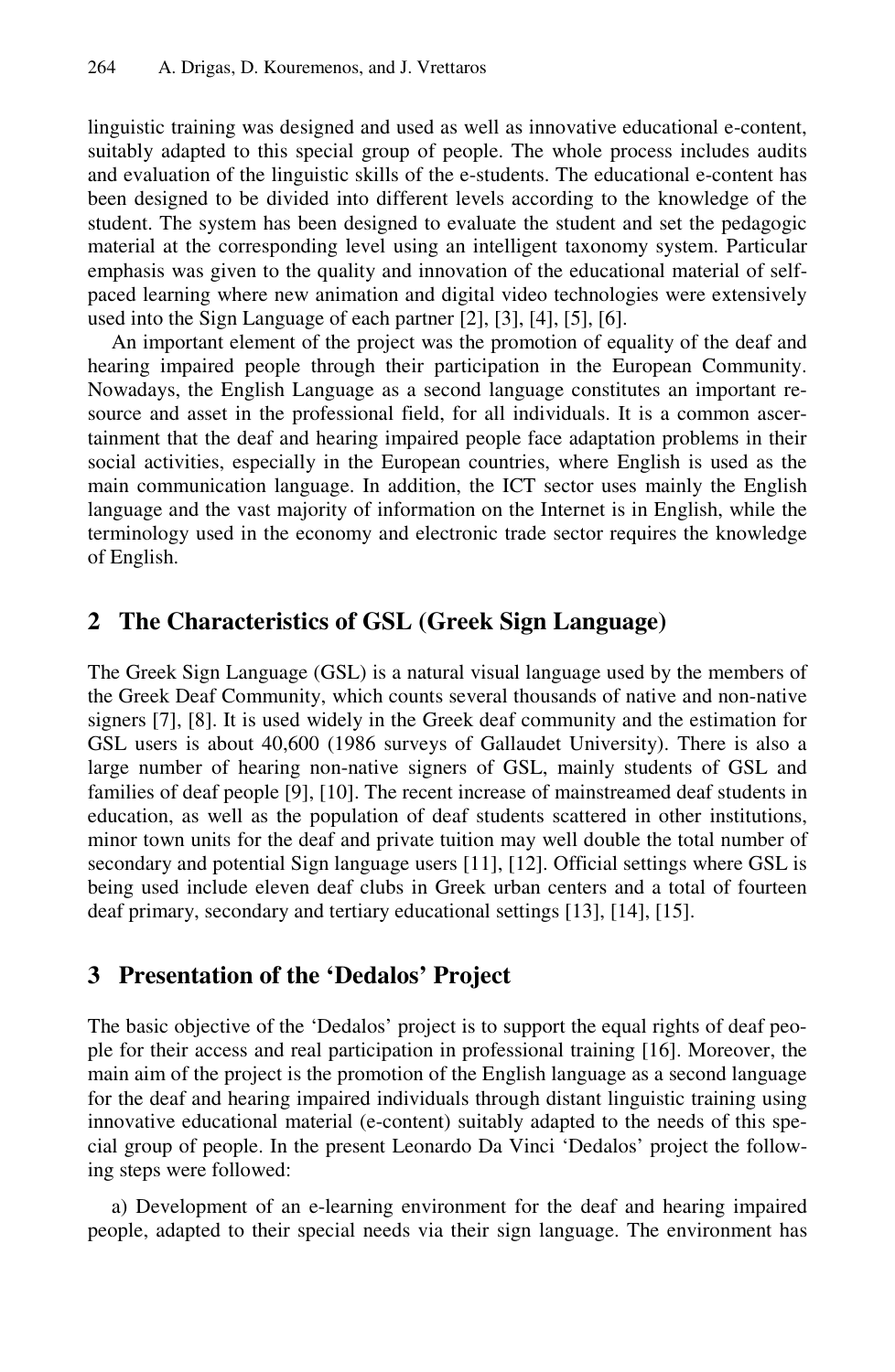been designed and is based on the use of the advanced teleconference services of the Internet (network virtual classrooms) and offers a number of facilities and services that support education and training via an easy and user-friendly way, in the form of lifelong and continuous education and training for the deaf people.

b) Design and development of electronic informative and adaptive material (e-content) for the deaf and hearing impaired people on the Web. This informative material includes text and video (multimedia) and aims at the teaching of the English language (Fig. 1). The material has been designed to be translated in its entirety in the sign language via streaming digital video according to the e-content specifications of the A.I.C.C.

c) Design and use of innovative e-learning methods for the Linguistic Training of self-paced learning. Processes of synchronous learning and collaborative methods of asynchronous self-paced learning were used [17], [18].

d) Design and operation of an application for lifelong and distance training of the English language. In this application, all the aforementioned actions and developments were designed and coordinated so that the desired outcome of training is available to the deaf community for application and evaluation that will lead to the final improvements of the central as well as of the subsidiary design and developments. Taking into account the circumstances in Greece, deaf people do not have the proportional financial resources in order to be equipped with suitable material and technical systems for the use of e-learning. This being the case, the project aims at the creation of centers of distance training into the deaf / hard of hearing associations so that through the proportional material - technical equipment and parallel training of the



**Fig. 1.** Sample of the e-Material including Text and video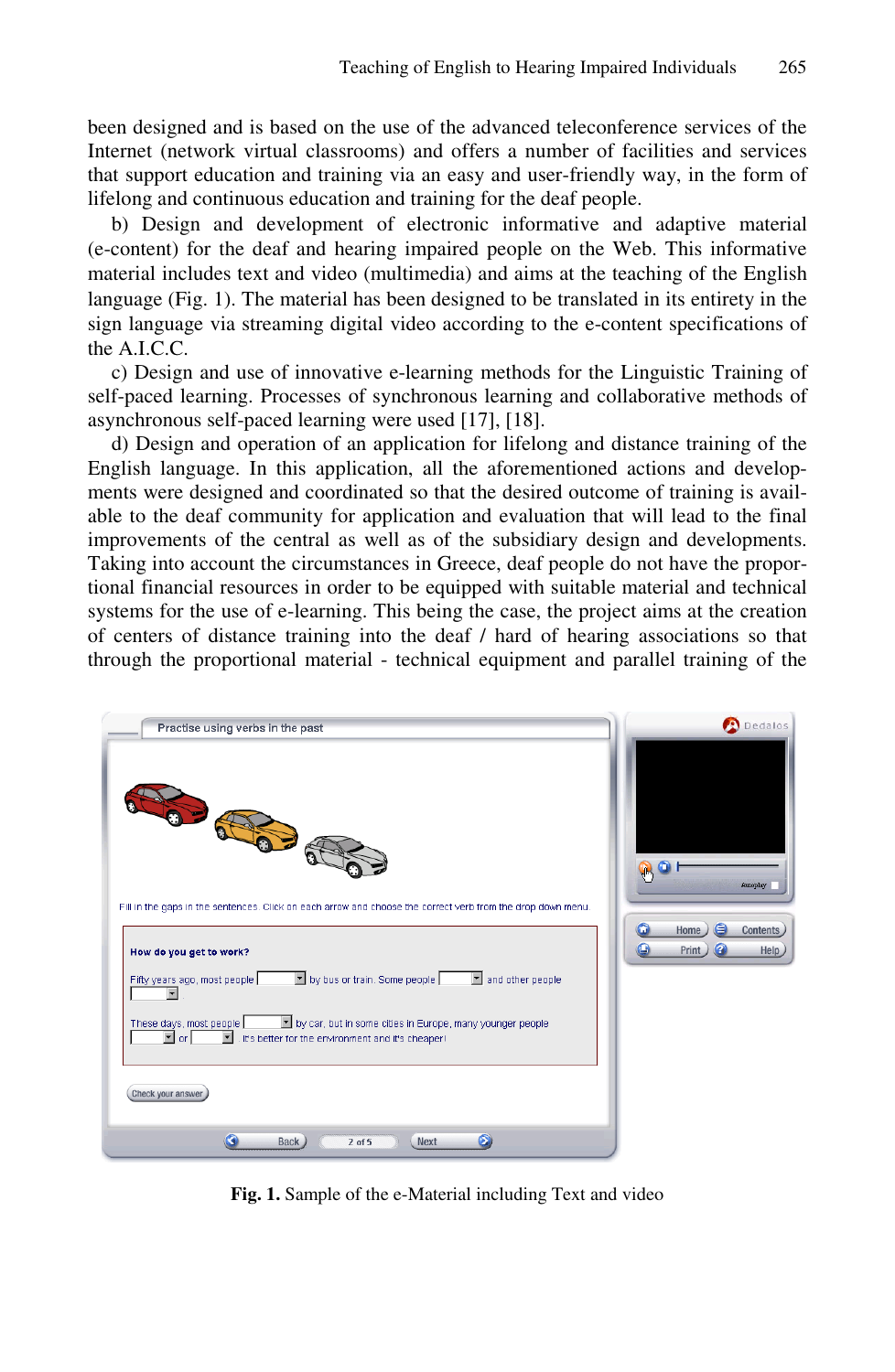teachers of deaf people, the services of the new Information Society will be provided to the deaf and hearing impaired people.

## **4 An E-Learning Platform for the Deaf and Hearing Impaired Individuals**

#### **4.1 The E-Learning Platform**

The 'Dedalos' environment has been designed using asynchronous services for the delivery of the educational material as well as modern and asynchronous services of communication and collaboration, trying to exceed the exclusions that are related with the time and the place of training but also to satisfy the needs of deaf and hearing impaired students with a variety of possibilities of equipment and communication.

Furthermore, the model of the visual classroom has been designed using videoconference services through images, at the same time with the possibility of realization of cooperative real-time activities (whiteboard, application sharing, file sharing).

Apart from the designed visual classroom model, the model of supported self learning is also in use. A basic rule that should condition the systems of tele-education for self learning is the control. This means that the educated person is simultaneously able to use the course but is also able to intervene in the flow and its structure. In this designed model the strategy is learner centered.

The designed services that are provided by the environment are categorized into three fundamental axes:

-Visual order: line of courses in real time with the possibility of interaction through the Internet.

-Self-instruction: access (search and recuperation) to training and informative material for various cognitive and more general subjects that interest teachers.

-Cooperative learning: communication and attendance in thematic circles of discussions and development of cooperative activities.

#### **4.2 The E-Content**

The purpose of the discussed special e-learning environment could be summarized as teaching - tutoring deaf students in order to meet the ESOL level 1 and level 2 standards (developed by the Department for Education and Skills (DfES) and the Basic Skills Agency (BSA)). One could figure out that each of these two levels consists of the same five sections namely A, B, C, D, and E. Their semantic differential is located on the language skills acquisition each level defines as necessary - appropriate.

An abstract e-learning schema of the final system is the following: The learning process consists of three phases. Each individual deaf student must successfully complete each phase in order to proceed to the next. Also, a fundamental assumption is that there exists a (logical - obvious) priority list containing all sections in a certain ascending order.

Section Priority List

- [A] Letter recognition and alphabetical order
- [B] Spelling vocabulary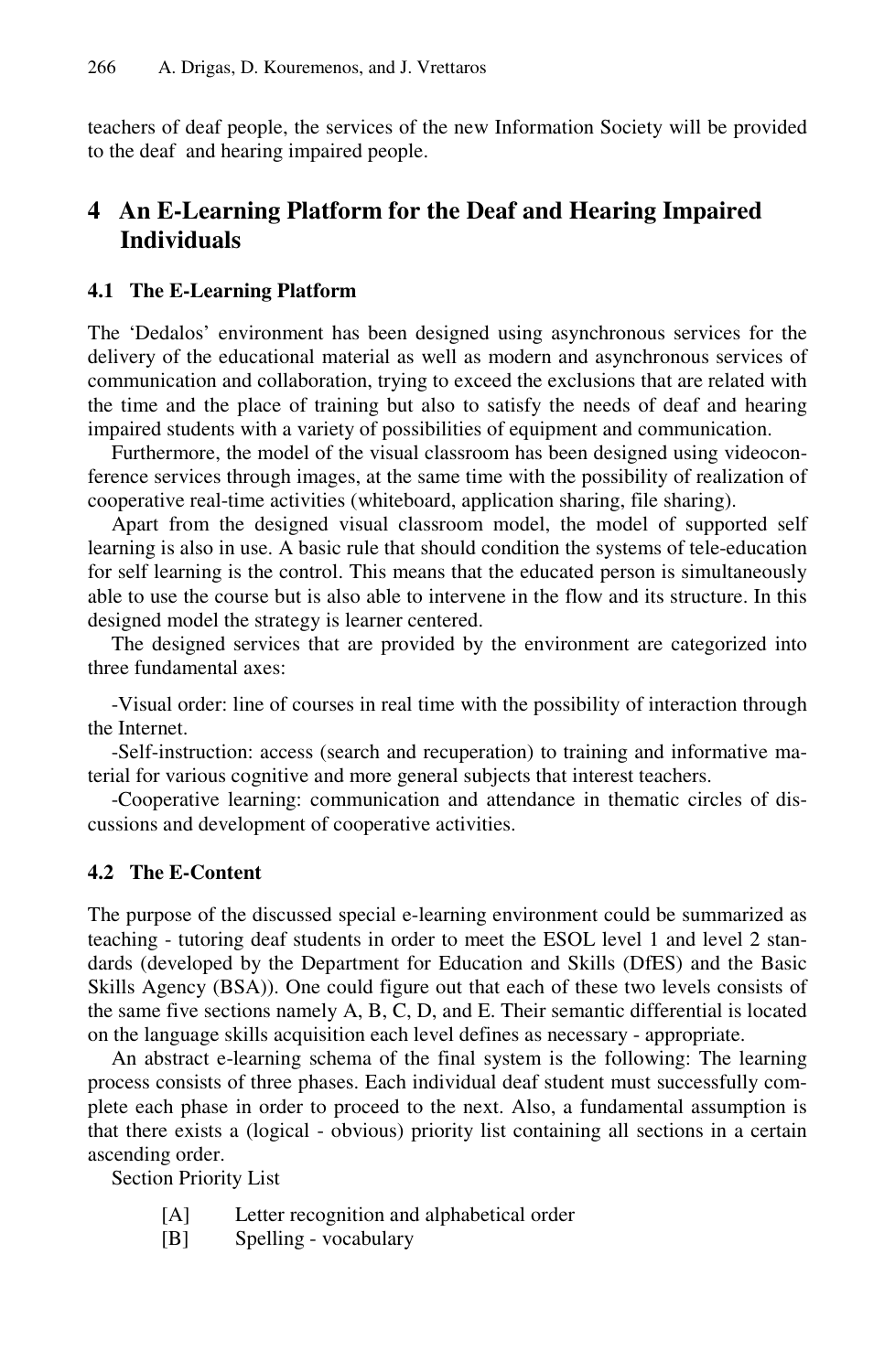| $\lceil C \rceil$ | Grammar - sentence structure |  |
|-------------------|------------------------------|--|
|-------------------|------------------------------|--|

- [D] Reading
- [E] Writing

The e-learning process is presented in length in the next paragraphs. Moreover, some key issues are being analyzed.

**Phase 1**  $\rightarrow$  [Acquiring the necessary language skills for each individual section] Per section questions or questionnaires are interchanged with corresponding instruction/lesson sessions. This process ends only after the deaf individual completes all sections successfully. In case an accurate assessment (according to statistical thresholds) of the student's language level cannot be reached, more questions are employed.

**Phase 2**  $\rightarrow$  [Acquiring language skills relevant to each section and to the section(s) lying above it]. The deaf student is provided with questions relevant to a certain section and simultaneously relevant to all the corresponding prerequisite sections (of the section under consideration). Two issues are of vital importance; answers could be simultaneously right according to some sections and wrong according to others and also the part of an answer relating to a specific section could be partially right. Moreover, the question itself exhibits different, in general, degree of relevance/weight with respect to each individual section (Fig. 2).

**Phase 3**  $\rightarrow$  [Overall verification - evaluation of the student's exact language level] Questions at this phase are more complex combining various arbitrary sections, which are chosen randomly instead of being selected in some formal way (for instance by depending on a priority table). Although these questions differ from the questions of Phase 2, their construction and internal structure is similar.



**Fig. 2.** Sample of the self assessment tests

#### **4.3 Adaptive Fuzzy Subsystem for Assessing the Learning Procedure**

The fuzzy inference system is a popular computing framework based on the concepts of fuzzy set theory, fuzzy if then rules and fuzzy reasoning. It has found successful applications in a wide variety of fields. Because of its multidisciplinary nature, the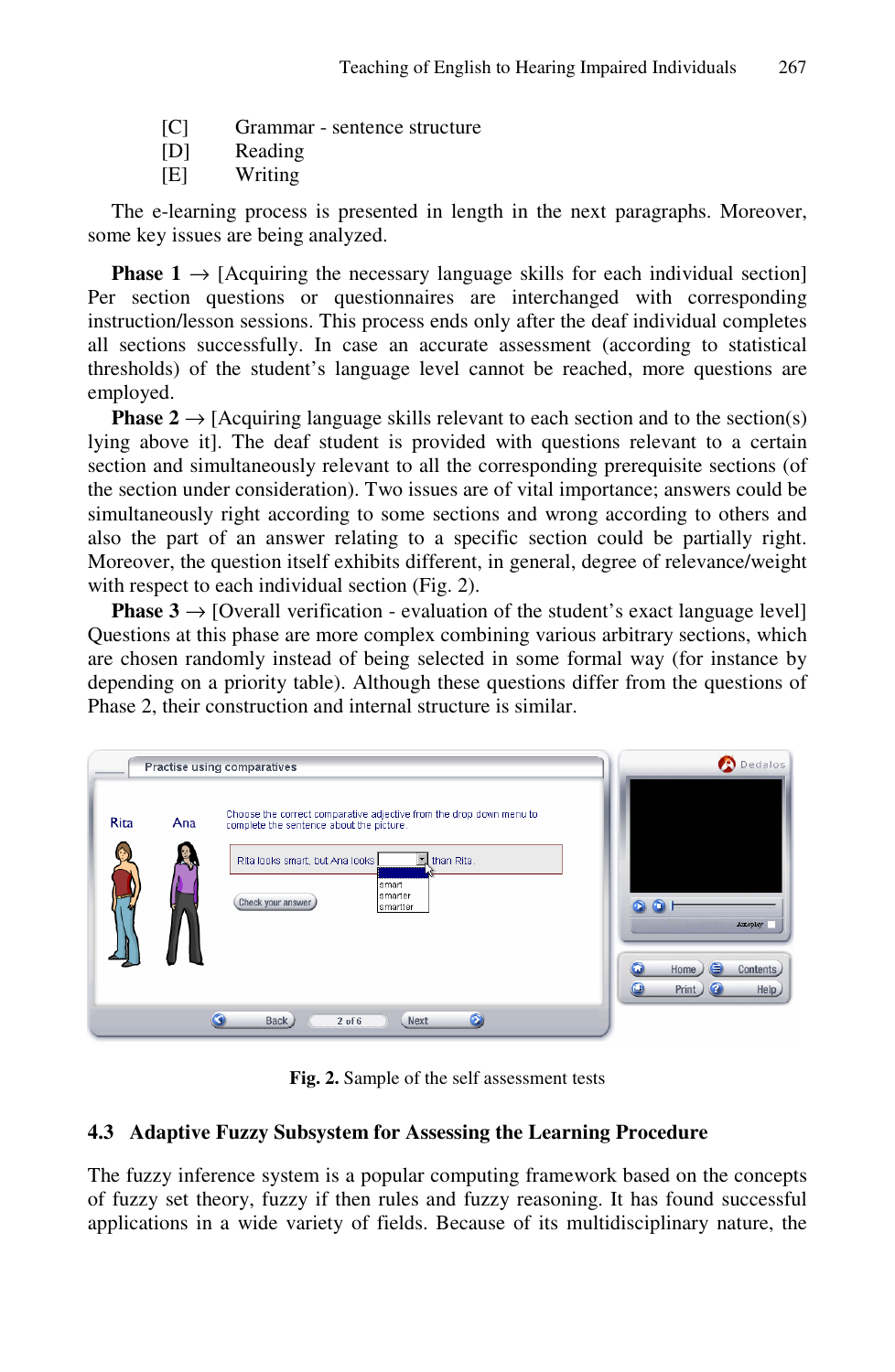fuzzy inference system is known by numerous other names, such as fuzzy-rule-based system, fuzzy expert system, fuzzy model, fuzzy associative memory and simply fuzzy system.

The basic structure of a fuzzy inference system consists of three conceptual components: a rule base, which contains a selection of fuzzy rules; a database (or dictionary), which defines the membership functions used in the fuzzy rules; and a reasoning mechanism, which performs the inference procedure upon the rules and given facts to derive a reasonable output or conclusion.

The target system under consideration is the language skill evaluation - assessment expert subsystem of the e-learning environment. The fuzzy system is then expected to be able to reproduce the behavior of the target system.

Literally, the designed expert system, which is part of the general e-learning environment, demonstrates functionality equivalent to adaptive fuzzy inference systems. Correspondingly, the proposed architecture - model is referred to as AFELS, which stands for Adaptive Fuzzy E-Learning Subsystem.

### **5 Conclusions**

The implementation of an intelligent system for the evaluation of deaf students is in the immediate future work plans, in the framework of this project.

The final system uses modern techniques of neural networks and fuzzy logic. This system classifies the student in knowledge levels, which also determines the final structure of the educational material. More analytically, it is a system of measurement of the level of acquisition of knowledge and skills of the student for the duration of the training process.

The official approach becomes with the use of a short test in each unit. However, it is known that the process of learning is figured with various students behaviors that depend on the experience, the background and the particularities of the student. The approach that will be developed is the classification of various behaviors through unclear (fuzzy) proposals and their connection through fuzzy rules which will be used by an experienced system. The experienced system will choose the most suitable strategy for each student. All the processes will become through the follow-up of a hypertext environment through which we can represent the behavior of the student and which constitutes the condition in order to have the possibility of fuzzy inference.

The main limitations of the study are divided into linguistic, educational and technical limitations. Most of the limitations are typical in video streaming projects, and were expected before the beginning of the project. From a linguistic and educational point of view, the major issues that need to be addressed are the following:

In some areas of the language there are no standardized signs, so there may be some theoretical objections as to the use of particular entries. However, a platform such as the one described in this article allows multiple translations but also has some limitations as to the size of the files since these files have to be published in the form of streaming video through the web. A second problem is the ability to make changes in the database of video files.

The data available in GSL, for example when compared with data in Greek, are dauntingly scarce. Error correction mechanisms were sought after, in order to assure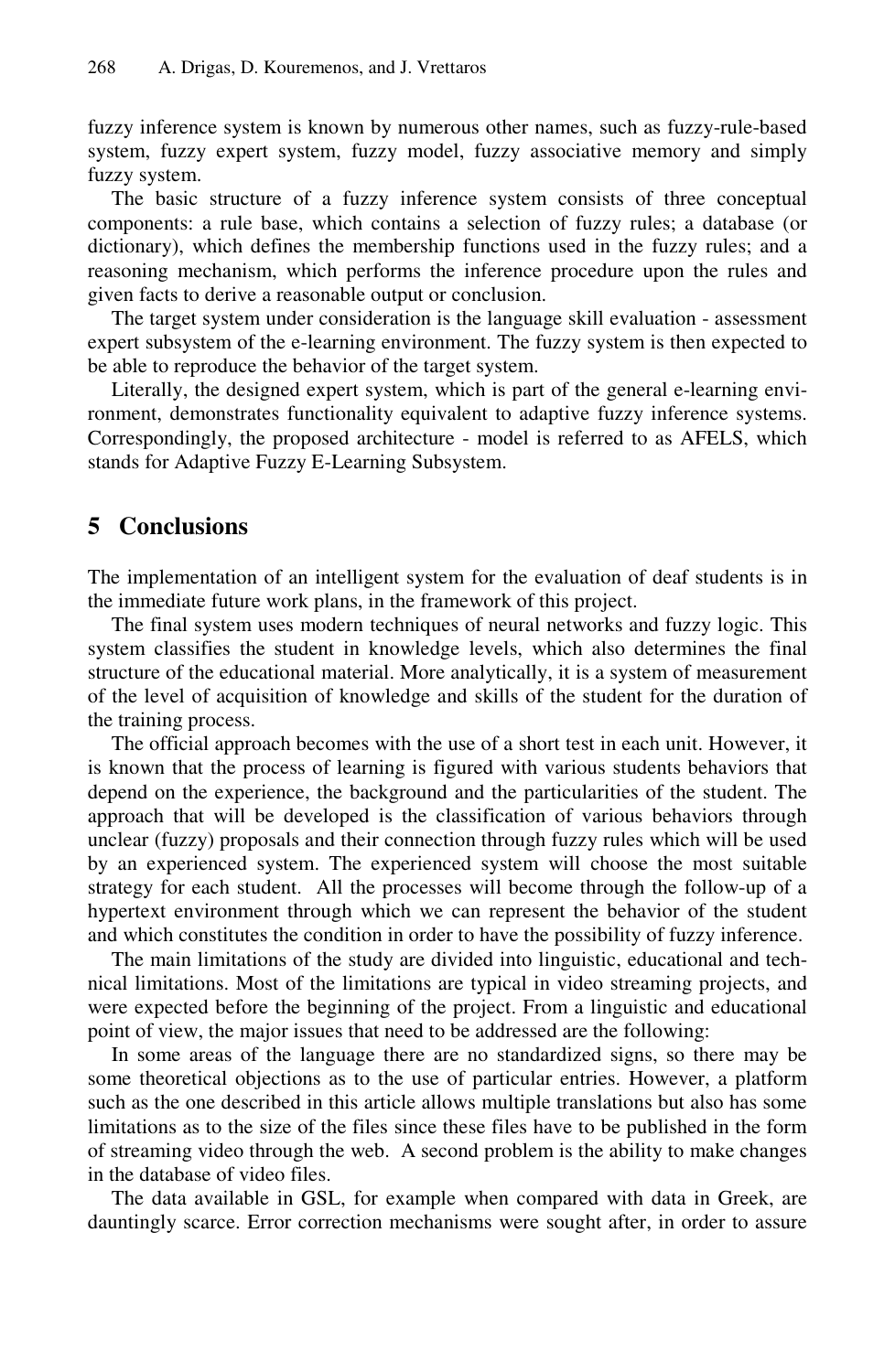reliability of results. Such back-up mechanisms are the use of approved dictionaries, the consulting of the Pedagogical Institute and the feedback from the deaf community along with the continuing data from GSL linguistic research.

Lastly, all schools in Greece have access to the Internet, deaf settings included. In practice however, there are many more accessibility barriers for a considerable number of deaf students who have additional special needs. Relevant provisions have been made according to general accessibility principles for these students (as to text size, keyboard settings etc) but the pilot implementation of the project after six months has indicated more points for development.

Technical problems include the following:

A qualitative videoconference sign language communication is highly expensive in terms of bandwidth. Especially in the case of multipoint continuous presence communication the demand of bandwidth is multiplied according to the number of the conferring signers. Under these circumstances, DSL links of at least 384Kbps are considered as the minimal requirement for a Sign Language Virtual Classroom.

Given that the platform under discussion consists of an original research object, successful completion of its development has opened the way to a complete support system for the education of the deaf community members in Greece.

**Acknowledgments.** The authors of this article wish to acknowledge the assistance of all groups involved in the implementation of the discussed platform: computational linguists, computer scientists, GSL specialists, the Greek National University of Athens, the panel of GSL consultants and the representatives of the Greek Deaf Community, who acted as our informants. This work is partially supported by the Leonardo Da Vinci project grant Dedalos.

#### **References**

- 1. United Nations Educational, Scientific and Cultural Organization, Institute for Information Technologies in Education, Information and Communications Technologies is Distance Education (2002)
- 2. Tavangarian, D., Leypold, M., Nölting, K., Röser, M., Voigt, D.: Is E-Learning the Solution for Individual Learning? Electronic Journal of E-Learning 2(2) (2004)
- 3. Rosenberg, M.: E-Learning: Strategies for Delivering Knowledge in the Digital Age. The Knowledge Management Magazine Series. The McGraw-Hill Companies, New York (October 2000)
- 4. Lewis, M.: Interactive Multimedia Pedagogy: How Interactivity Supports Learning (2003), http://www.thelearningcurve.com/lessons/resources/media/ TLC\_interactive%20pedagogy.pdf
- 5. National Learning Network, Paving the Way to Excellence in E-Learning, http://www.nln.ac.uk/materials/tutors/ Paving\_the\_way.asp?menuitem=paving
- 6. Drigas, A.S., Koukianakis, L.G.: An Open Distance Learning E-System to Support SMEs E-Enterprising. In: 5th WSEAS International Conference on Artificial Intelligence, Knowledge Engineering, Databases (AIKED 2006), Madrid, Spain (2006)
- 7. Antzakas, K., Woll, B.: Head Movements and Negation in Greek Sign Language. In: Gesture Workshop, City University of London, pp. 193–196 (2001)